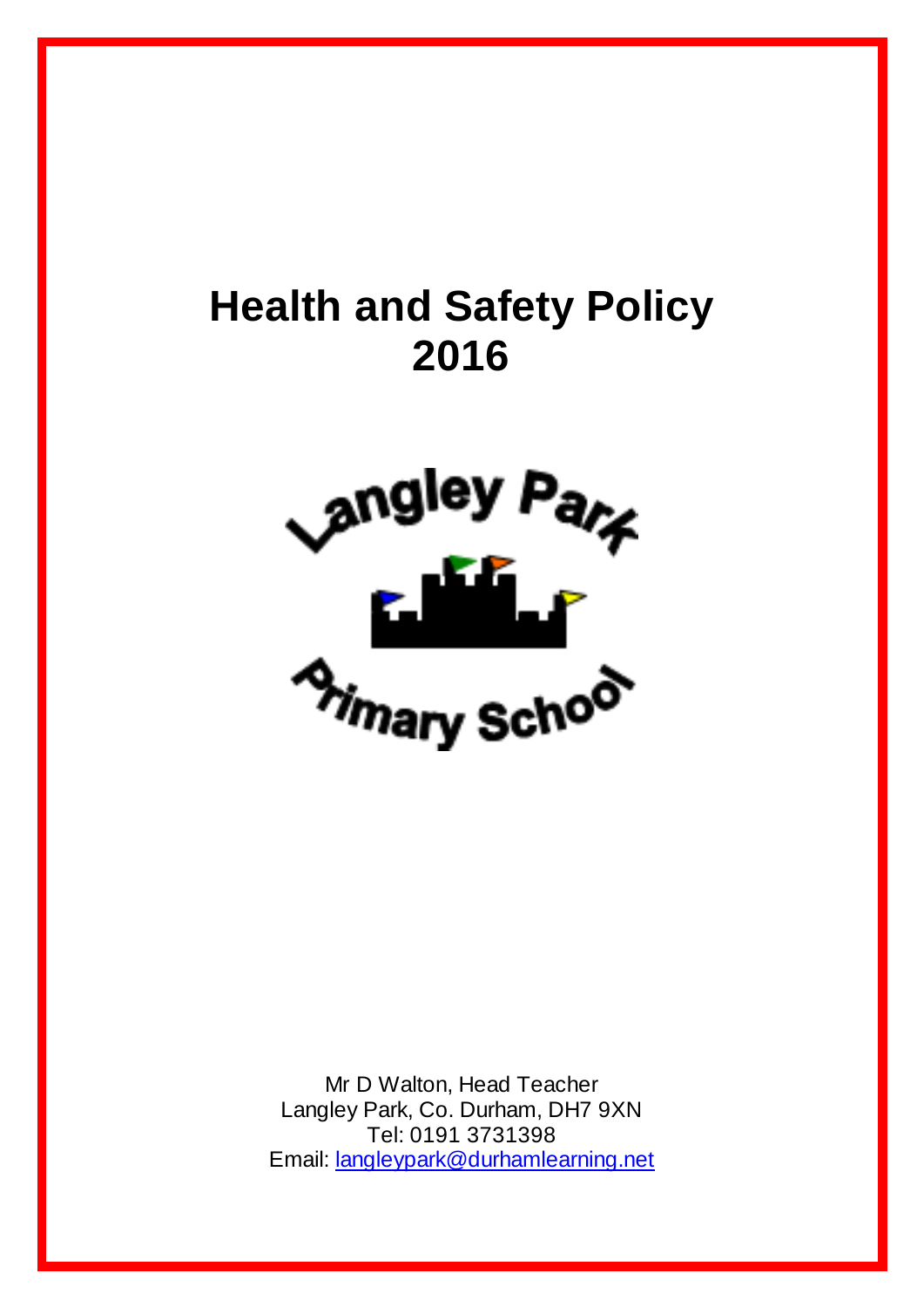

**Langley Park Primary School**

**Health and Safety Policy**



## **HEALTH AND SAFETY POLICY**

#### **Introduction**

The health, safety and welfare of all the people and children that work or learn at our school are of fundamental importance. We aim to provide a safe, secure and pleasant environment for everyone where people are supported to fulfil their potential. The governing body, along with the Local Authority, takes responsibility for the health & safety of all our pupils, members of staff and others who visit our premises.

#### **Section 1 – Statement of Intent.**

The Governing Body of the school recognise their corporate responsibility under the Health and Safety at Work etc Act 1974 to provide a safe and healthy environment for the teaching and non- teaching staff, the pupils and other people who come onto the premises.

The Governing Body will take all reasonably practicable steps within their power to fulfil this responsibility.

The Governing Body will operate within the structure and framework of Durham County Council, as detailed in the School Health & Safety Policy and Procedures Manual, and will where reasonably practicable apply all health and safety instructions and advice issued by the Local Authority and other enforcing bodies.

#### **The school will ensure that risk assessments are conducted, recorded and implemented to guarantee so far as is reasonably practicable the provision and maintenance of:**

- safe premises, plant and systems of work;
- safe methods of using, handling, storing and transporting of articles and substances;
- suitable and sufficient information, instruction, training and supervision to enable all employees to avoid hazards and contribute positively to their own safety and health at work;
- a safe working environment with adequate arrangements for the welfare of employees and;
- safe access to, and egress from, places of work including procedures for evacuation in an emergency.

Adequate facilities and arrangements will be maintained to consult with employees, trade union representatives and the relevant internal and external safety agencies, to encourage a joint approach to the management of health safety and welfare.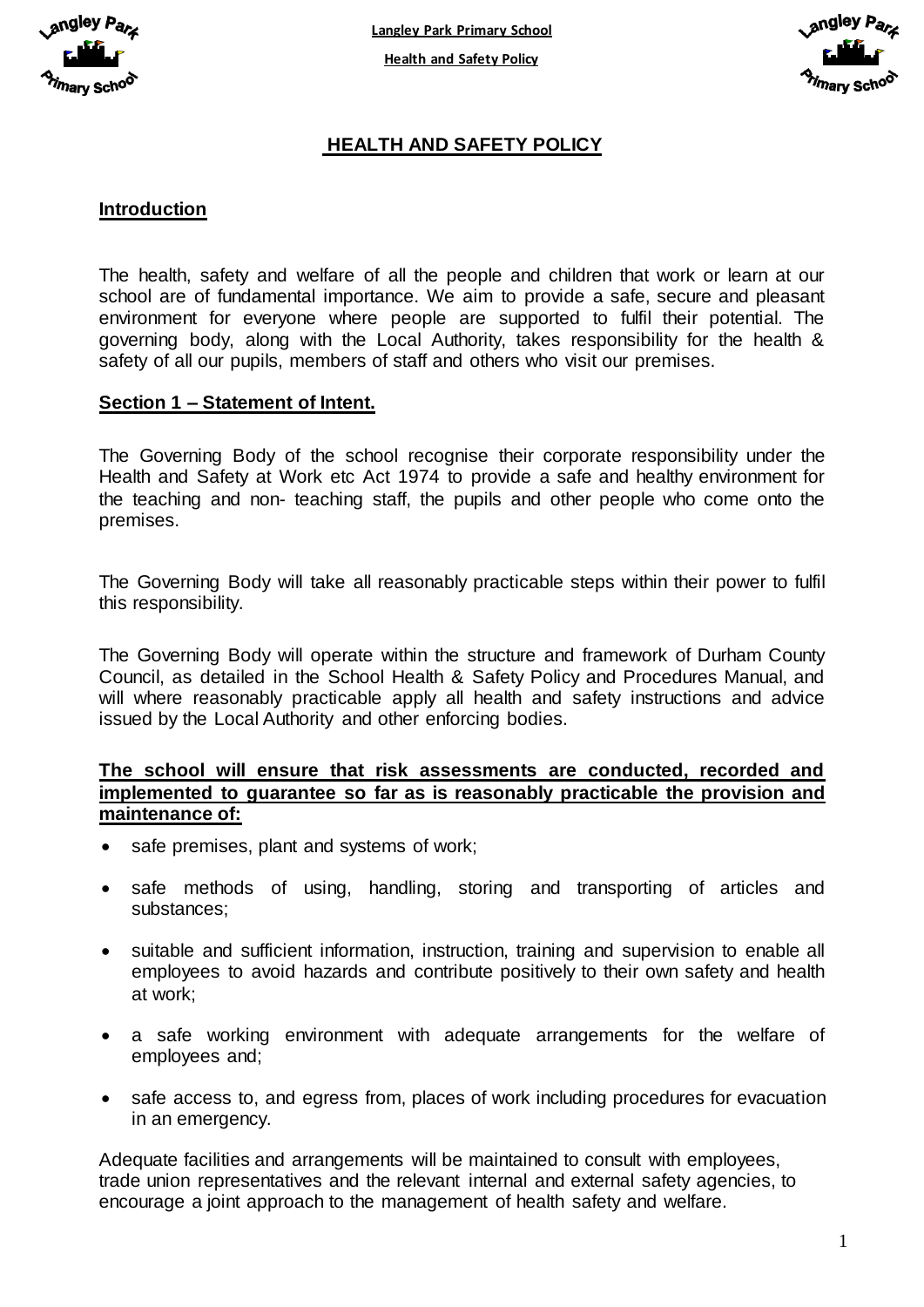



All employees have a legal obligation to take reasonable care for their own health and safety, for the safety of others and to co-operate with the Governing Boy and Head Teacher in fulfilling the schools' statutory duties.

The Governing Body will review this policy statement annually and update, modify or amend it as it considers necessary to ensure the health, safety and welfare of staff, pupils and others.

## **Section 2 - Organisation of Health & Safety Responsibilities**

#### **Governing Body**

The Governing Body has the delegated responsibility for the adoption and implementation of the health and safety management systems that comply with the principles set out in the Corporate Health & Safety Policy and Schools Health & Safety Procedures Manual. In order to fulfil this responsibility the Governing Body will, as far as reasonably practicable, ensure that:

- Health & Safety management procedures and systems are incorporated as an integral part of their overall school management system, and are adequately given a level of consideration equal to other school issues;
- the School Health & Safety Policy and Procedures Manual, as it relates to areas, activities and persons under the schools control is understood, implemented, maintained and monitored;
- pro-active health and safety risk management is implemented, and reviewed to meet statutory, best practice and County Council requirements;
- where health, safety and welfare duties and responsibilities are delegated to school staff, appropriate and sufficient information, instruction and /or training is identified and organised;
- communication and liaison is maintained with all those who may need to be aware of the requirements of this policy and it's procedures;
- when requested the County Council is provided with information on the operation of the health & safety management system sufficient to fulfil its responsibilities,
- a review of the policy and its implementation is carried out at suitable intervals; and that,
- any problems or constraints in meeting these duties and responsibilities are brought, without delay, to the attention of the County Council.

#### **Headteacher**

The Headteacher will co-operate with their Governing Body to ensure that:

1. adequate health and safety management systems and procedures, that comply with the School Health & Safety Policy and Procedures Manual, are implemented within the school;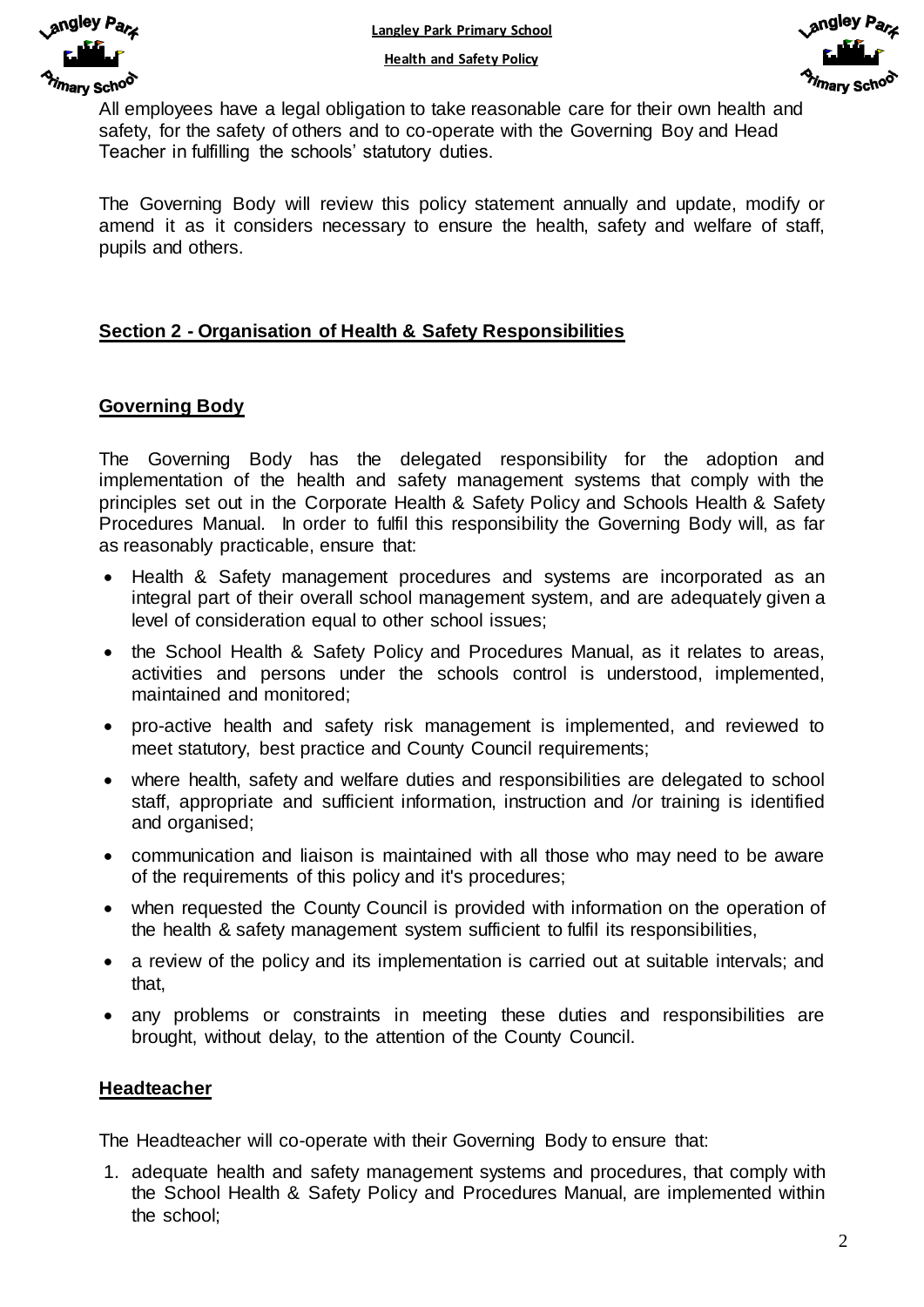

- 2. where duties and responsibilities are to be delegated, necessary information, instruction or training is identified and organised;
- 3. systems are in place to monitor the application and effectiveness of the health and safety procedures;
- 4. at intervals agreed with the Governing Body, a review of Health & Safety in the school is carried out; and,
- 5. they take an active and visible part in communicating and encouraging a positive attitude to health, safety and welfare.

# **Employees**

All employees have a responsibility to -

- observe the health & safety policy & procedures in school;
- take reasonable care for the health and safety of themselves and of other persons who may be affected by their acts or omissions at work;
- observe the schools systems of safe working and take any precautions necessary to ensure the safety of themselves and others affected by their work;
- co-operate with the school or any other duty holder so far as is necessary to enable any duty or requirement imposed on the school to be performed or complied with;
- use the correct tools and equipment appropriate for the job and ensure that they are kept in good condition, and not adapted for unauthorised use;
- make use of safety aids, appliances, equipment and protective clothing provided;
- report and seek advice, without delay, on any unsafe conditions, defects in the premises or equipment, or any shortcomings in health and safety arrangements;
- do not intentionally or recklessly interfere with or misuse anything provided in the interests of health, safety or welfare;
- notify immediately any accident, injury, illness, disease, dangerous occurrence or near miss associated with the carrying out of their duties and responsibilities;
- do not interfere with any plant or equipment which has been involved in an accident, or has been taken out of use pending an investigation;
- familiarise themselves with the action to take in the event of fire or other emergency;
- seek advice at the earliest opportunity if they have any concerns regarding health & safety of staff or pupils in the school.

## **Pupils**

Our school promotes the spiritual growth and welfare of pupils, and aims to equip pupils with the skills, knowledge and understanding to live positive, safe and healthy lives.

Pupils will be encouraged to participate in helping to create a safe learning environment in school.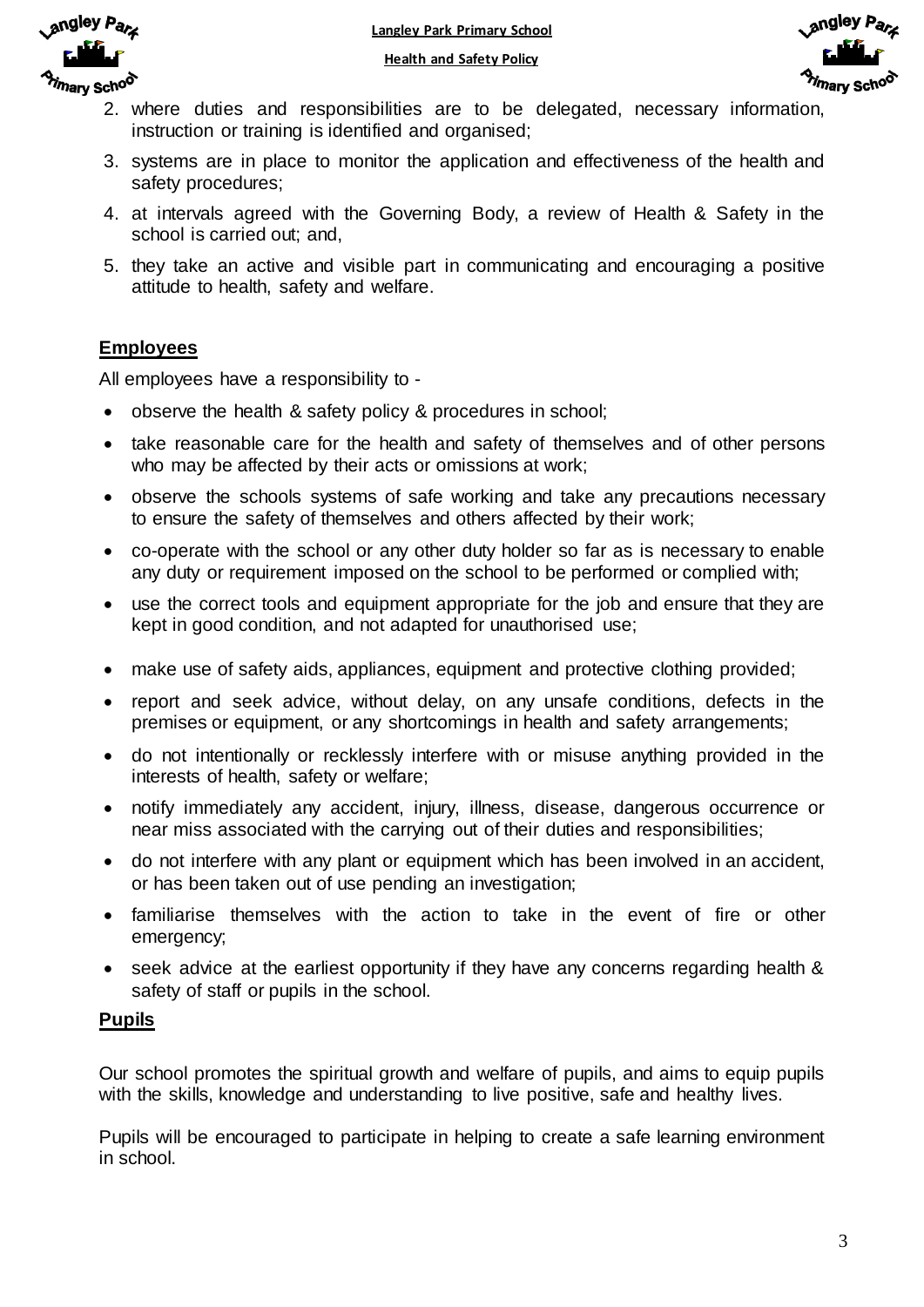**Langley Park Primary School**



**Health and Safety Policy**



#### **Section 3 – Health & Safety Procedures**

The following health & safety procedures are detailed in the Durham County Council School Health & Safety Policy and Procedures Manual.

- Accident / incident / ill-health reporting
- Asbestos
- Biological Hazards including infected sharps
- Building Related Projects
- Confined Spaces
- Design & Technology
- Display Screen Equipment/Workstation Equipment
- Electrical Safety
- Fire Safety
- First Aid
- Food Safety
- Hazardous Substances (COSHH)
- Induction
- Lifting Operations & Lifting Equipment
- Lone Working
- Moving & Handling (Objects)
- Moving & Handling (Pupils)
- New & Expectant Mothers
- Noise at Work
- Personal Protective Equipment (PPE)
- Risk Register and Top Level Assessment
- Science Teaching
- Swimming Pool Operation
- Traffic Management
- Violence and Aggression
- Work Equipment
- Work at Height
- Workplace (Health, Safety & Welfare)
- Young Employees

The school will use the above procedures and corresponding Risk Assessment forms to meet its obligations under the Health & Safety at Work etc Act 1974 and other regulations.

The school will keep up to date with additions and changes to the School Health & Safety Policy & Procedures Manual where it related to the work of the school.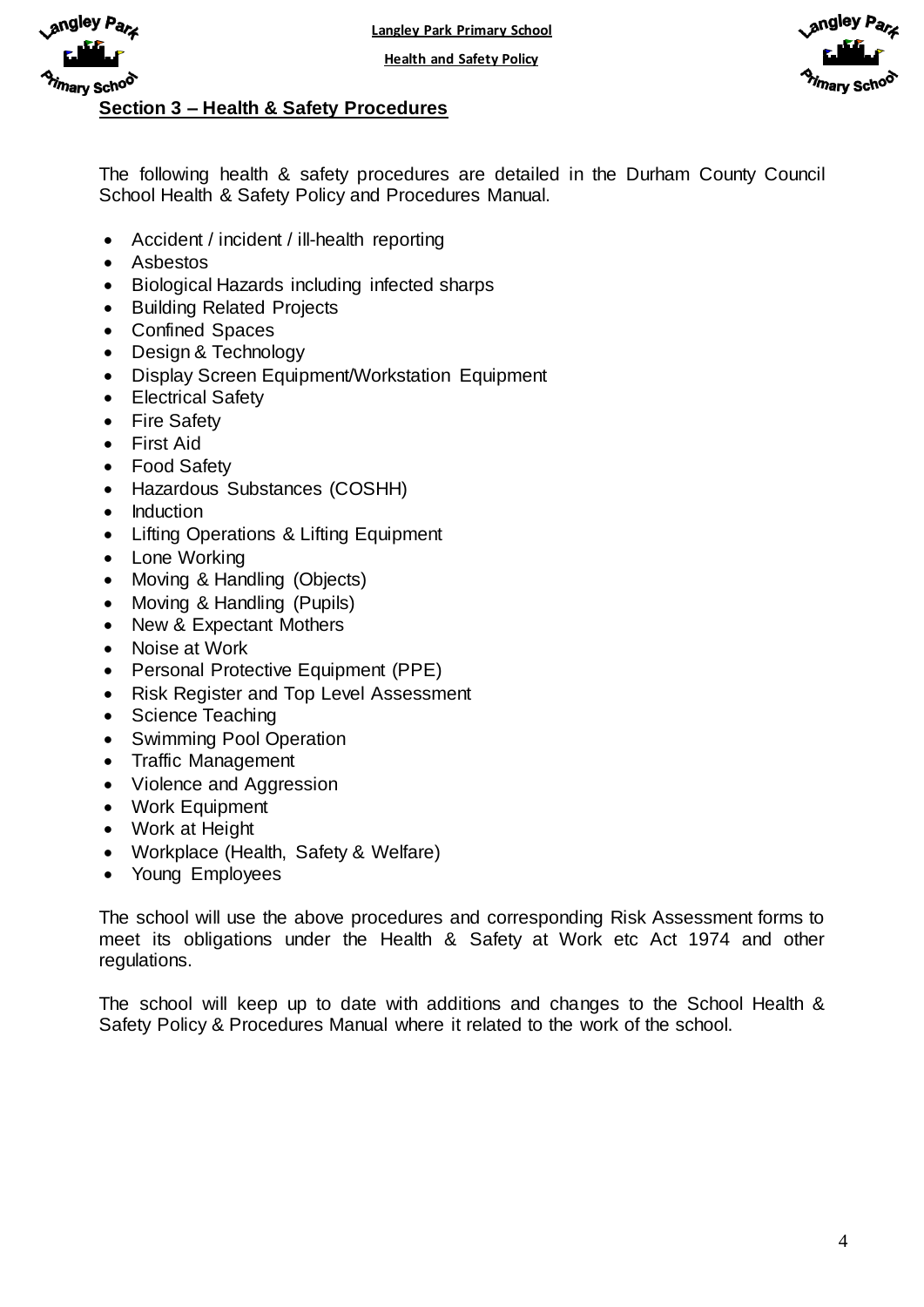**Langley Park Primary School**

**Health and Safety Policy**



#### **Section 4 - School arrangements**

## **The School Curriculum**

<sub>a</sub>ngley P<sub>a</sub>,

- We teach children about health and safety in order to equip them with the skills, knowledge and understanding to enable them to live positive, successful and health lives. Teachers take every opportunity to educate children in this regard in the normal school curriculum. For example, through the science curriculum we teach children abut hazardous materials, and how to handle equipment safely and the PSHCE curriculum, about drugs.
- We teach children respect for their bodies, and how to look after themselves. We discuss these issues with the children in PSHE lessons and we reinforce these points as part of our healthy schools programme, where children learn about eating and hygiene. We also show them how to move and play safely in PE lessons.
- Health and safety issues also arise when we teach care for the environment and awareness of the dangers of litter. Key Stage 2 children's receive sex and drugs education. ( See the Drugs Education Policy and Sex Education and Relationships Policy)
- Our school promotes the spiritual growth and welfare of the children through the RE curriculum, through special events such as harvest festival, and through the daily act of collective worship.
- Each class has the opportunity to discus problems or issues of concern with their teacher. Teachers use circle time to help children to discuss and overcome any fears and worries that they may have. Teachers handle these concerns with sensitivity.

## **School meals**

- Our school provides the opportunity for children to buy a meal at lunchtimes. If parents are in receipt of income support, they may claim free school meals for their children. We do all we can to ensure that the meals provided have a suitable nutritional value and work with Scolarest to achieve this.
- Care is taken to ensure pupils with food allergies are given meals that are safe and of nutritional value.
- If children choose to bring their own packed lunch, we provide them a suitable place to eat their lunch, and we supervise them during this time.
- Our school promotes a healthy lifestyle and achieves the Healthy School Standard.

## **Child protection**

- There is a named person responsible for child protection in the school. This is the head teacher, but this may be delegated in some circumstances. See child protection policy for details.
- We require all employees and volunteers to have been checked by the DBS as well as trainee teachers and teaching assistants.

## **Visitors in school**

• The entrance to the school is kept locked to prevent unauthorised access.